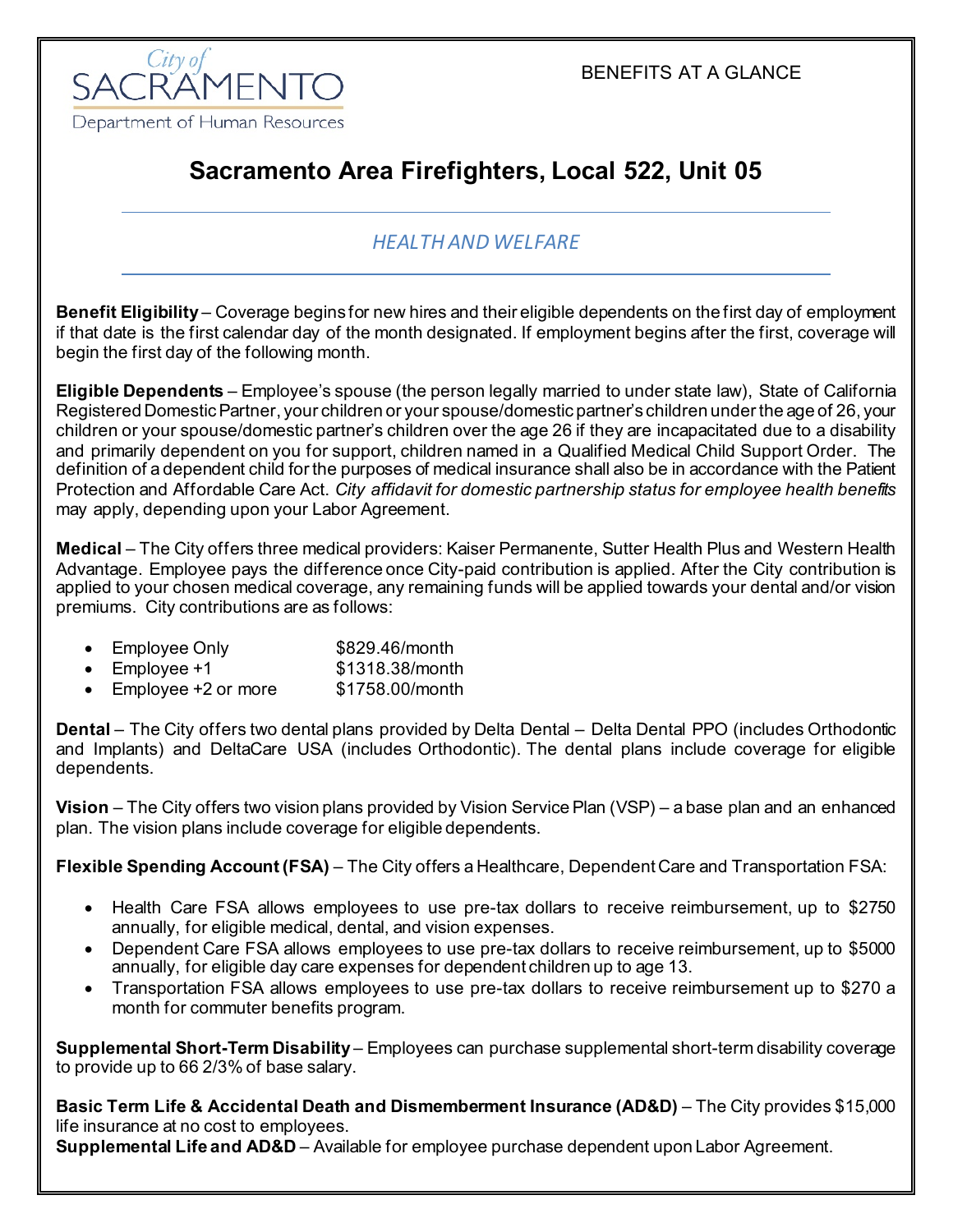**Dependent Life Insurance** – Employees can purchase \$2,000 or \$5,000 life insurance for a spouse and/or child(ren) up to age 26.

**Workers' Compensation** – Employees are covered by the City's self-insured workers' compensation program.

**Aflac Insurance** –Employees can purchase Accident, Hospital Indemnity, or Critical Illness policies at the City's group rates.

**LegalShield & Identity Theft Protection** – Employees can purchase membership and have access to 24/7 expert legal advice, assistance on legal matters.

**Liberty Mutual Home and Car Insurance** – Employees are offered exclusive group savings and competitive rates.

## *RETIREMENT AND DEFERRED COMPENSATION*

**California Public Employees' Retirement System** – The City contracts with the California Public Employees Retirement System (PERS): 3% @ 55 retirement formula for Classic PERS members and 2.7% @ 57 retirement formula for new enrollees to PERS. For more specific information, refer to th[e City's Labor Agreement](http://www.cityofsacramento.org/HR/Divisions/Labor-Relations/Labor-Agreements) for your Unit.

**Medicare** – Both the City and the employee contribute 1.45% into Medicare.

**Retiree Health Savings Account (RHSA) –** Employees hired before January 1, 2020 shall contribute forty-five dollars (\$45) per month into an individual RHSA account. Employees hired on or after January 1, 2020 shall contribute forty-five dollars (\$45) per month into an individual RHSA account. Contributions shall occur over twenty-four (24) pay periods per year, which shall be the first two (2) pay periods of each month.

**Deferred Compensation Plan** – Enrollment in the City sponsored 457 Deferred Compensation Plan administered by Nationwide is voluntary. Contributions and earnings are tax deferred. Employees may enroll or change contributions once a month per IRS regulations. Employees can defer up to the annual amount fixed by the IRS. To allow for flexibility, the plan has loan and hardship withdrawal provisions. The City does not match employee contributions.

## *WORK/LIFE PROGRAMS*

**Employee Assistance Program (EAP)** – EAP is a confidential service available to employees and their family, and is a program designed to help with emotional health issues and everyday challenges. Administered by Mental Health Network, EAP is easy to use and paid for by the City. EAP member services provide a wealth of resources that can help employees lead a healthy, happy, and well-balanced life – including emotional health, wellness, and work and life services for employees and their covered dependents. Employees and each of their family member are eligible for five (5) in-person sessions or telephonic consultations, per issue, per calendar year.

**Transportation** – The City encourages the use of public transportation. Full-time City employees who use Sacramento Regional Transit are eligible to receive eighty percent (80%) City-paid monthly bus passes. Parttime City employees are eligible to receive fifty percent (50%) City-paid monthly bus passes. If using other transportation modes such as Amtrak, the City will reimburse eligible full-time employees eighty percent (80%) of the costs up to a maximum of \$120.00 per month and eligible part-time employees may be reimbursed fifty percent (50%) of the costs up to a maximum of \$120.00 per month.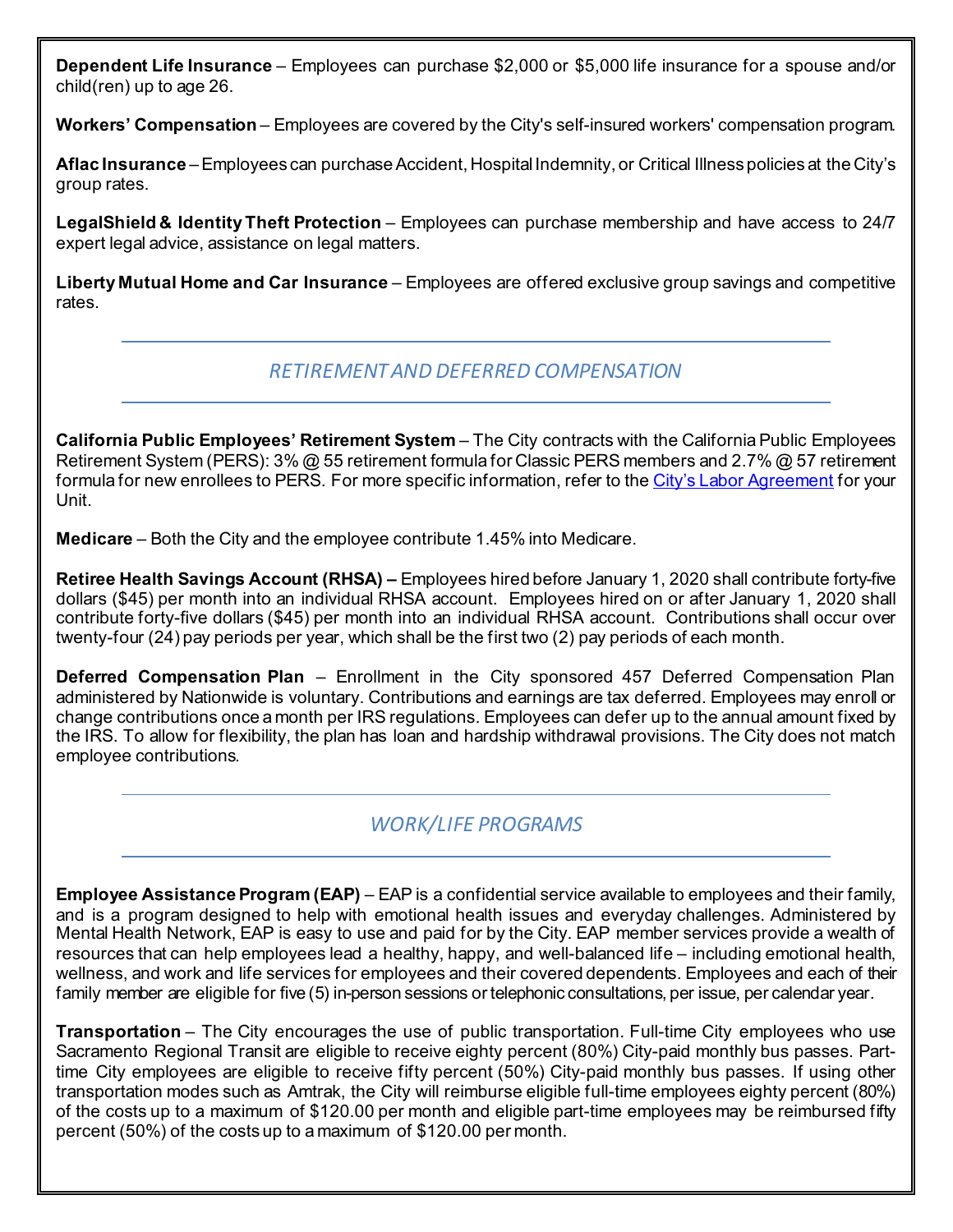Eligible full-time City employees who are assigned to work in the downtown area, who do not have free parking, shall receive a transportation allowance of \$90.00 per month. Eligible part-time career City employees who are assigned to work in the downtown area shall receive a transportation allowance of \$60.00 per month. Discount parking will be available to employees on a first-come, first-served basis, for parking spaces in the Memorial Garage at a cost of seventy percent (70%) of the regular Memorial Garage monthly rate.

**Holidays** – The City observes 13 official holidays and 2 floating holidays:

### • **Fire Suppression Personnel**

- $\circ$  Employees assigned to the fire suppression schedule shall receive 14 holidays. Holiday hours will be credited and/or paid off over 24 bi-weekly pay periods.
- $\circ$  Fire suppression employees working in an administrative assignment observe the City's 13 official holidays and receive 2 floating holidays.

#### • **Fire Prevention Personnel**

- $\circ$  Fire Investigator I employees shall receive 14 holidays per year. Holiday hours shall be paid in cash in 24 bi-weekly pay periods.
- o Fire Investigator II, Senior Fire Prevention Officer, Fire Prevention Officer I and II, and Fire Prevention Trainee employees observe the City's 13 official holidays and receive 2 floating holidays.

**Vacation** – Employees may accumulate up to a maximum of 480 vacation hours. Vacation accrual rate is based on years of service:

| <b>Years of Service</b> | <b>Vacation Earned</b>                                            |
|-------------------------|-------------------------------------------------------------------|
| $0$ to 5                | 10 days per year (80 hours; 112 hours for suppression personnel)  |
| 5 to 15                 | 15 days per year (120 hours; 168 hours for suppression personnel) |
| $16 +$                  | 20 days per year (160 hours; 224 hours for suppression personnel) |

**Sick Leave** – City employees accrue sick leave based on the number of regular hours worked. Full-time employees shall accumulate sick leave credits at the rate of one day per month. There is no maximum accumulation.

**Personal Time Off (PTO)** – Full-time career employees who have complete ten (10) full years of service shall be credited with twenty-four (24) hours of personal leave or forty-eight (48) hours for suppression.

**Other Leaves** – The City also provides the following paid and unpaid leaves: bereavement leave, Family and Medical Leave (FMLA), California Family Rights Act (CFRA), pregnancy disability, parental leave, jury duty, and military duty leaves.

*ADDITIONAL INFORMATION*

**Longevity Pay**– Per Section 108 of City of Sacramento Charter, upon completion of twenty (20) years of service, an employee shall receive yearly thereafter a lump sum of \$100 in addition to said employee's regular compensation. Upon completion of twenty-five (25) years of service, an employee shall receive yearly thereafter a lump sum of \$200 in addition to said employee's regular compensation and in addition to the longevity allowance described above, for a total of \$300.